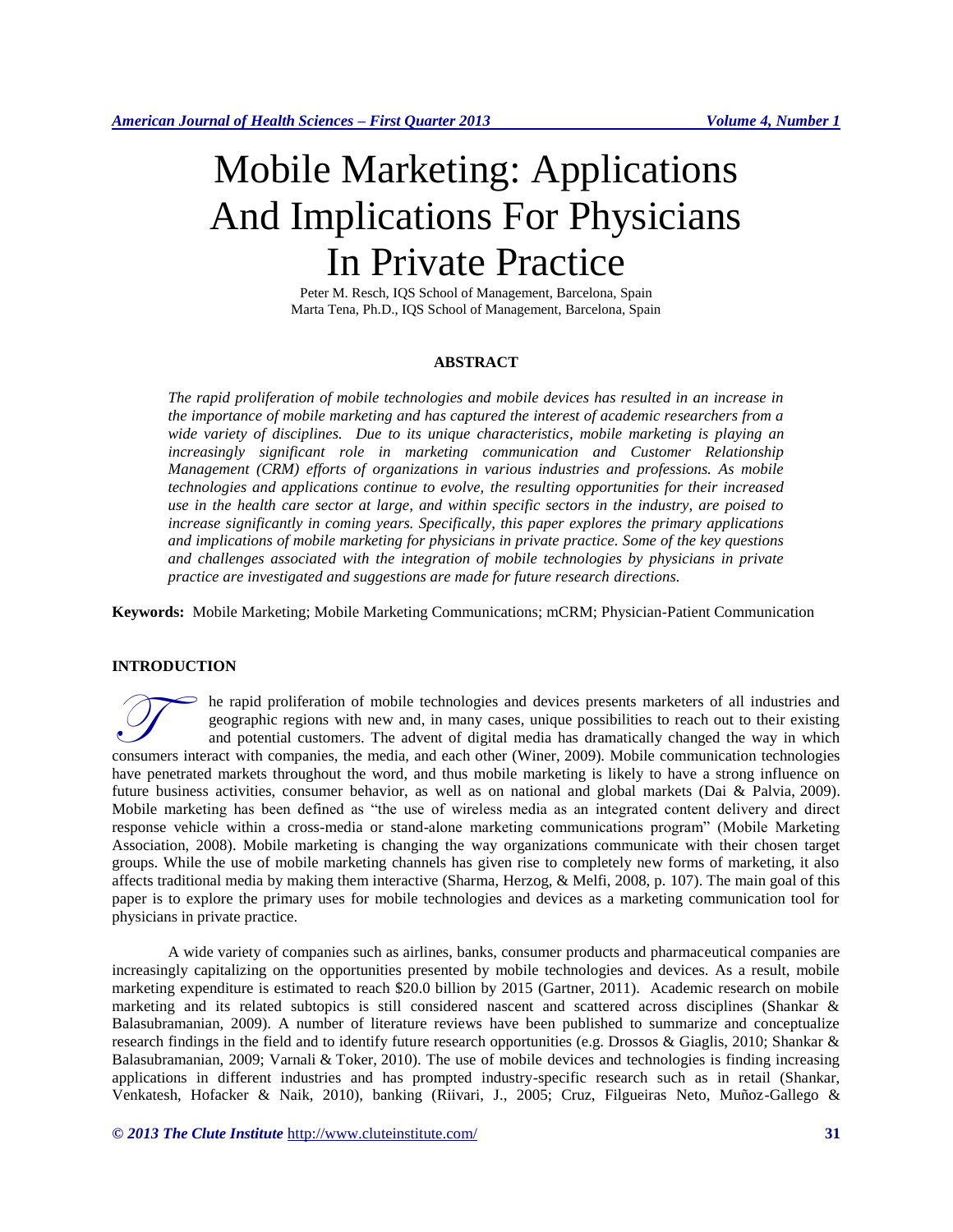Laukkanen, 2010), hospitality (Wang & Wang, 2010), education (Scornavaca, Huff & Marshall, 2009), or the pharmaceutical industry (BenMousa, 2010). However, for many companies, mobile marketing still represents a mysterious and challenging new component of a company's communication mix (Pousttchi & Wiedemann, 2010). Many aspects of academic findings in this field are valid for a wide variety of industries and type of marketers, while other aspects are unique to specific sectors thus deserving specialized attention.

West and Blankenship (1975) noted more than three decades ago, that marketing concepts and physicians' professionalism are not incompatible in the pursuit of the patients' best interest. Van Doren and Blank (1992) claim that physicians are just as vulnerable to the laws of competition as any professional and thus those who learn to use the principles of marketing in a way that enhances health care will be the ones that benefit the most. Professional management and marketing in a changing health care environment is also perceived to offer physicians the opportunity to enhance the trust of their patients and build long-term relationships with them while maintaining a high quality of service (Letter, 2005). Whereas marketing should not be equated with promotion, it can contribute to the economic viability of a physician's practice, thus being the very pre-requisite to fulfill the physician's oath (Gehring & Gehring, 2005). But is mobile marketing feasible for physicians in private practice?

This paper explores the primary uses for mobile technologies and devices as a marketing communication tool for physicians in private practice. It also reviews some of the key questions and challenges associated with the use of mobile marketing channels in the physician-patient communication and makes suggestions for future research work. In this study, mobile marketing is considered an emerging field of marketing communications consisting of advertising, sales promotion, direct marketing and customer relationship management as proposed by Leppäniemi and Karjaluoto (2008).

#### **MACRO DRIVERS**

The topic of mobile marketing in a private practice physician's context can be considered in the context of three macro drivers: the rise of mobile technology in the healthcare sector, the changing physician- patient relationship, and rising adoption rates of mobile devices and services by both physicians and their patients.

#### **Macro Driver #1: The rise of mobile technology in the healthcare sector**

The emergence of mobile technologies and devices has given rise to the wider topic of mobile health (mhealth), which has been defined as the "emerging mobile communications and network technologies for healthcare" (Istepanian & Lacal, 2003) or the medical and public health practice supported by mobile devices, such as mobile phones, patient monitoring devices, personal digital assistants (PDAs), and other wireless devices (World Health Organization, 2011). Mobile technologies and devices have been perceived to offer new possibilities and to possess the potential to address many of the healthcare challenges and demands of the twenty-first century (Goldberg & Wickramasinghe, 2003) and to become an integral part of healthcare practice, management and processes (Han, Mustonen, Seppänen, & Kallio, 2006). Wireless, handheld devices and systems have already started to change the ways of medical practice (Jokela et al., 2009). Mobile technologies are finding applications in both the administrative and the treatment side of healthcare. The penetration of mobile technologies in the health care arena is bound to gain momentum, and as a consequence more physicians will come into contact with that medium; it seems plausible to expect that this development would serve as an impetus for physicians to consider including such technologies into their communication mix with current or future patients.

#### **Macro Driver #2: The changing physician-patient relationship**

In the advent of the information revolution, the expectations of patients are changing. Changes in information technology, first the Internet and now the mobile medium, are strongly impacting the way physicians interact and communicate with patients, and patients with physicians (Johnson & Ramaprasad, 2000). Patients increasingly expect to receive more information from their physicians and at the same time to be able to participate in the communication process. The traditional one-way communication from physician to patient is thus evolving from a monologue to a dialogue. The paternalistic, power-dependency model of the physician–patient encounter is changing, particularly by the Internet-driven information revolution (Laing, Hogg, & Winkelman, 2004). This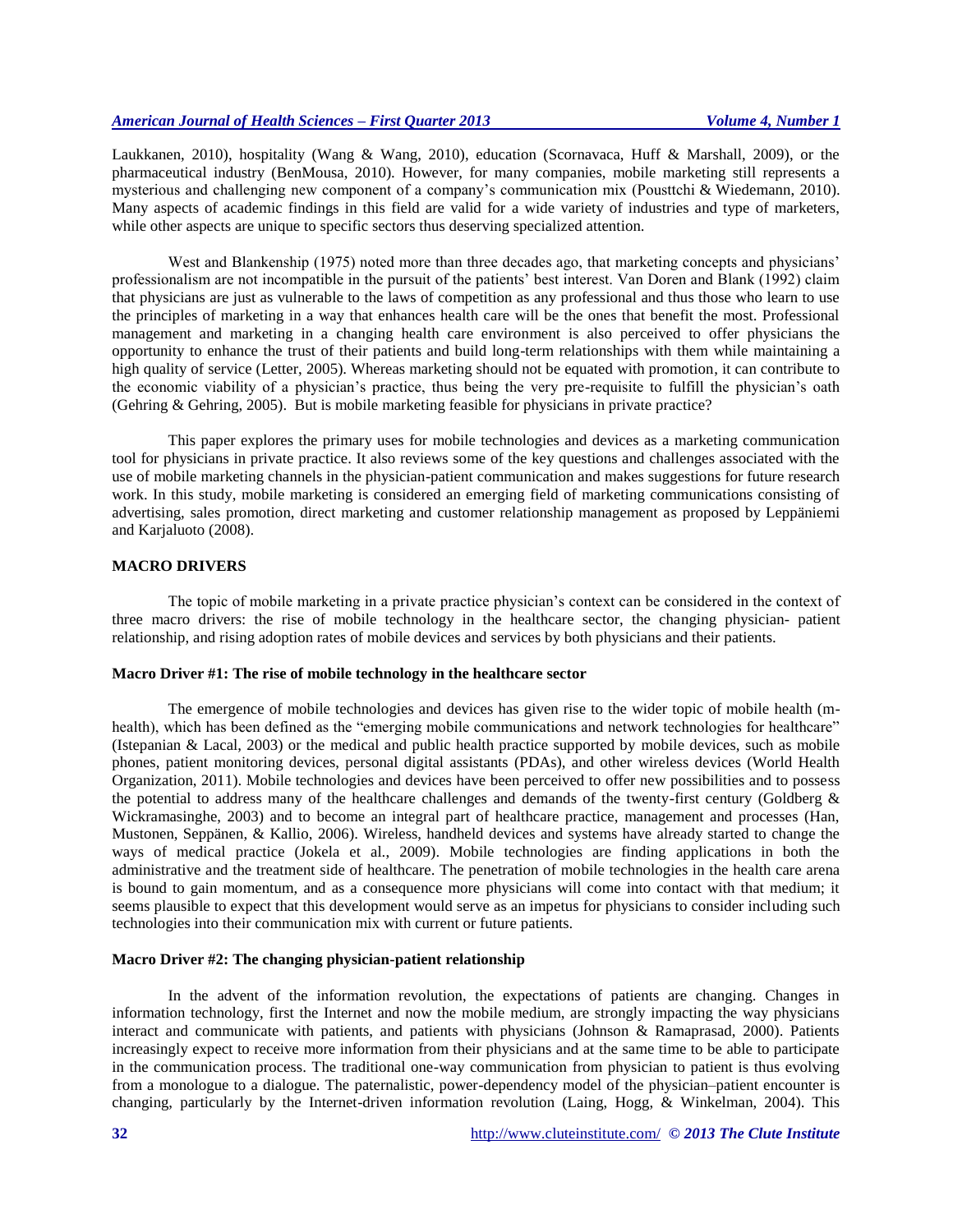change in the physician-patient relationship may entail changes in the amount and type of information flow and in the level of reciprocity in the relationship (Camacho, Landsman, & Stremersch, 2010). It may also entail a change in the communication channels used by physicians. A recent study conducted by medTera found that a large majority of patients felt that there was a lack of information and communication between them and their physicians (Comer, 2010) thus echoing similar claims by other authors (e.g. Epstein, Mauksch, Carroll, & Jaén, 2008). Patients are increasingly looking for and finding relevant medical information on the Internet (Cooley, 2009). Manhattan Research (2010) reports that in the U.S. alone, 99 million adults were found to be "e-empowered" consumers, having either challenged their physician's treatment or diagnosis, asked their physician to change their treatment, discussed information found online at a doctor's appointment, used the Internet instead of going to the doctor, or made a healthcare decision for themselves. The Internet is now the top source of health information for adults in the U.S., outranking their own physicians (Capgemini Consulting, 2011). The access to this information is also facilitated by the rapidly rising use of smart phones that more and more consumers use to go online. In order to heed the demands of "empowered" patients, physicians in private practice might be motivated to increasingly employ the mobile marketing channel into their communication mix.

At the same time, patients are increasingly voicing their opinion about their physicians on rating portals such as HealthGrades.com in the U.S. or Weisse-liste.de in Germany, on patient web communities, or on social media platforms. Consequently, due to the ubiquitous presence of digital media, patients increasingly have the power to significantly affect their physician's image and reputation. In the case of Weisse-liste.de, 37 million insured patients of three major health insurers can rate their physicians along the dimension of "practice and personnel", "physician communication", "treatment" and "general impression" (Gras, 2011). Even though the impact of these rating portals has not been thoroughly analyzed, they constitute a potential explanation to why patient satisfaction is becoming increasingly important to physicians. Just as consumers have become "transparent" due to the availability of purchasing and other data, physicians are equally becoming "transparent" due to the increasing availability of information about their practice and the perceived quality of their services. It would seem reasonable that more transparency requires physicians to better manage their reputation than in the pre-digital and pre-mobile era and mobile technology could contribute to this endeavor.

#### **Macro Driver #3: Adoption of mobile devices and services**

Physicians have turned into avid adopters of mobile technologies for private and professional purposes. According to recent U.S. market research data (Physicians Interactive, 2010), two-thirds of physicians are now using a mobile device for professional purposes and 70% of these users indicate that their mobile device is essential to their practice. Physicians' adoption rates of tablet computers, most prominently the iPad, are soaring as well in Europe with 26 % of practicing physicians in Germany, France, Spain and Italy and the UK owning such a device (Tyer, 2012). Physicians use their mobile devices to look up information, browse articles, and to watch videos. In terms of mobile applications physicians make use of medical reference tools, drug information repositories, anatomical maps, medical dictionaries, disease treatments guides to diagnostic lab tools (Jackson & Coker Research Associates, 2011). Mobile consumption of medical news is increasing rapidly. However, there are significant differences in mobile consumption of medical news between various medical specialties (Healthcare IT News, 2011).

Consumers, and thus current and potential patients, are equally embracing mobile devices enthusiastically. The International Telecommunications Union, (2011) estimates that the global penetration rate of mobile phones has reached 87% in the developed world and 79% in the developing world, with 45% of the world's population covered by a 3G mobile network which is required for fast mobile Internet access. In the U.S. and Western Europe, 90% of mobile subscribers own a mobile phone that can access the mobile web (comScore, 2011). It is estimated that by 2015, approximately 500 million people worldwide will be using mobile health applications via smart phones – out of a total audience of 1.4 billion smart phone owners at that point (Murphy, 2010).

## **MOBILE MARKETING COMMUNICATIONS AND PHYSICIANS IN PRIVATE PRACTICE**

Private practice physicians can, and often already do, pursue a number of marketing communication objectives, using a variety of mobile tools and devices that entail different levels of technological and practical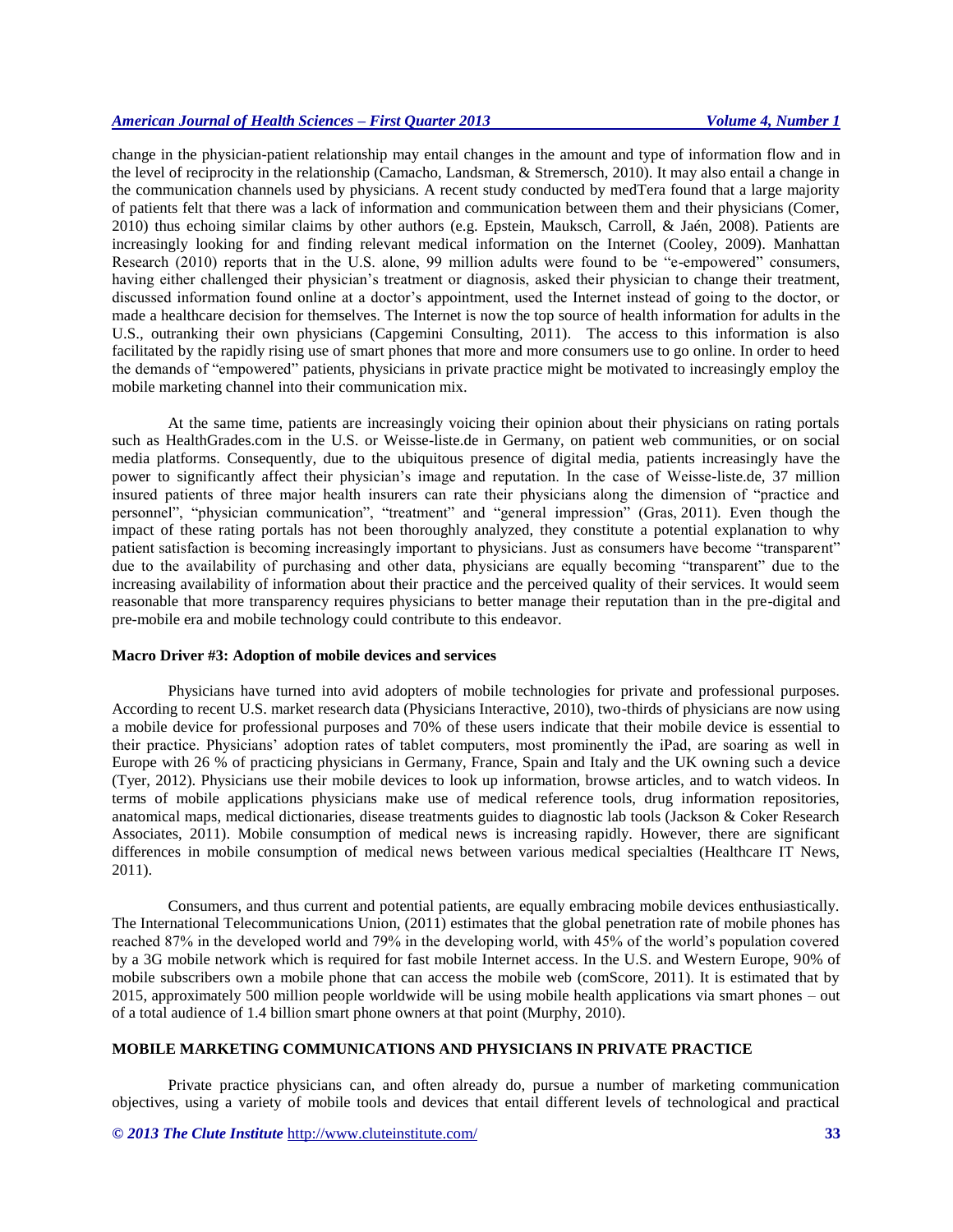complexity. The decision to employ mobile technologies in the communication with current or potential patients is likely to be influenced by a host of different factors on a micro level that should be considered.

#### **Inhibitors and Motivators**

For private physicians to employ the mobile channel as a marketing communication channel, inhibitors and motivators stemming from individual level perceptions regarding marketing, mobile technology, economic and legal considerations are likely to play a key role.

In general, physicians' acceptance and use of a variety of new technologies including mobile devices has been the subject of a significant amount of academic research (e.g. Hu, Chau, Liu Sheng &Yan Tam, 1999; Chau & Hu, 2002; Chismar & Wiley-Patton, 2003; Dixon & Stewart, 2000; Han, 2005; Han et al., 2006; Park & Chen, 2007). The Technology Acceptance Model (TAM) is the most widely applied model for user acceptance and usage including the research conducted on physicians (Vatanparast, 2010). In this particular model "perceived usefulness" and "ease-of-use" form a user's attitude towards technology and leads to the intention to use a technology. The general consent of the insights produced by research conducted seems to be that the perceived usefulness of new technologies is one of the key influencing drivers contributing to the adoption and use of new technologies by physicians. Rogers (2003) states that one of the key factors for adoption of an innovation is the innovation's fit with the adopter's values (referred to as Compatibility). These factors may be compatible with the four sets of physician values identified by Kohli & Kettinger (2004) that include economic values, status values (motivation to be competitive vis-à-vis competitors), altruistic values (desire to put patient's best interest first) and legalistic values (concern of legal consequences). Research of Burley, Scheepers and Fisher (2005) for example seems to indicate that the main adoption decision to buy and use PDAs is made by individual healthcare professionals on a voluntary basis (optional innovation-decision).

However, whereas the above-listed research is relevant and thus applicable to physician's adoption of new technology in general, or mobile technologies and devices in particular, and provides useful insights, the approach of this study is that the decision of a physician in private practice to include the mobile channel into his or her marketing communication will most likely be influenced by a host of additional drivers that need to be explored.

The adoption of a mobile device by a physician for personal or professional use should not be equated with the adoption of the same technology for marketing communication purposes towards current and potential patients. In other words, whereas existing research seems to indicate that physicians as a professional group are avid users of mobile technologies, at the present stage, the mobile channel is just being discovered, albeit slowly, as a marketing or customer relationship channel by this particular group.

#### **Practical considerations**

Physicians in private practice are not expert marketers, and are not expected to be so. As they do not count on a marketing department that could be responsible for conducting mobile marketing activities on an on-going basis, physicians in private practice face the same dilemma as small family-owned companies or start-up companies with limited marketing competences and resources. Physicians work in high stress data intensive environments (SpyGlass Consulting, 2005), usually involving a very large number of patient contacts per week (e.g. Von Borstel, 2010). Hu et al. (1999) suggested that many physicians have little interest in learning about a new technology, even if it is easy to use due to time constraints. In general, the use of the mobile channel as a marketing communication tool has been found to be hindered by the lack of specific competences, the lack of standardization of marketing and mobile technology (Valsecchi, Renga, & Rangone, 2007) or stemming from limitations of mobile devices themselves including the small screen size and the lack of a standard mobile platform (J.P Morgan, 2010). The lack of a standardized mobile platform for instance refers to the multitude of mobile phone models with different physical and functional designs, screen sizes on the one hand, and technological differences in terms of supported technologies, browser types and operating systems on the other (Gartner, 2011). The degree, to which these obstacles need to be overcome however, will depend on the type of mobile marketing communication used.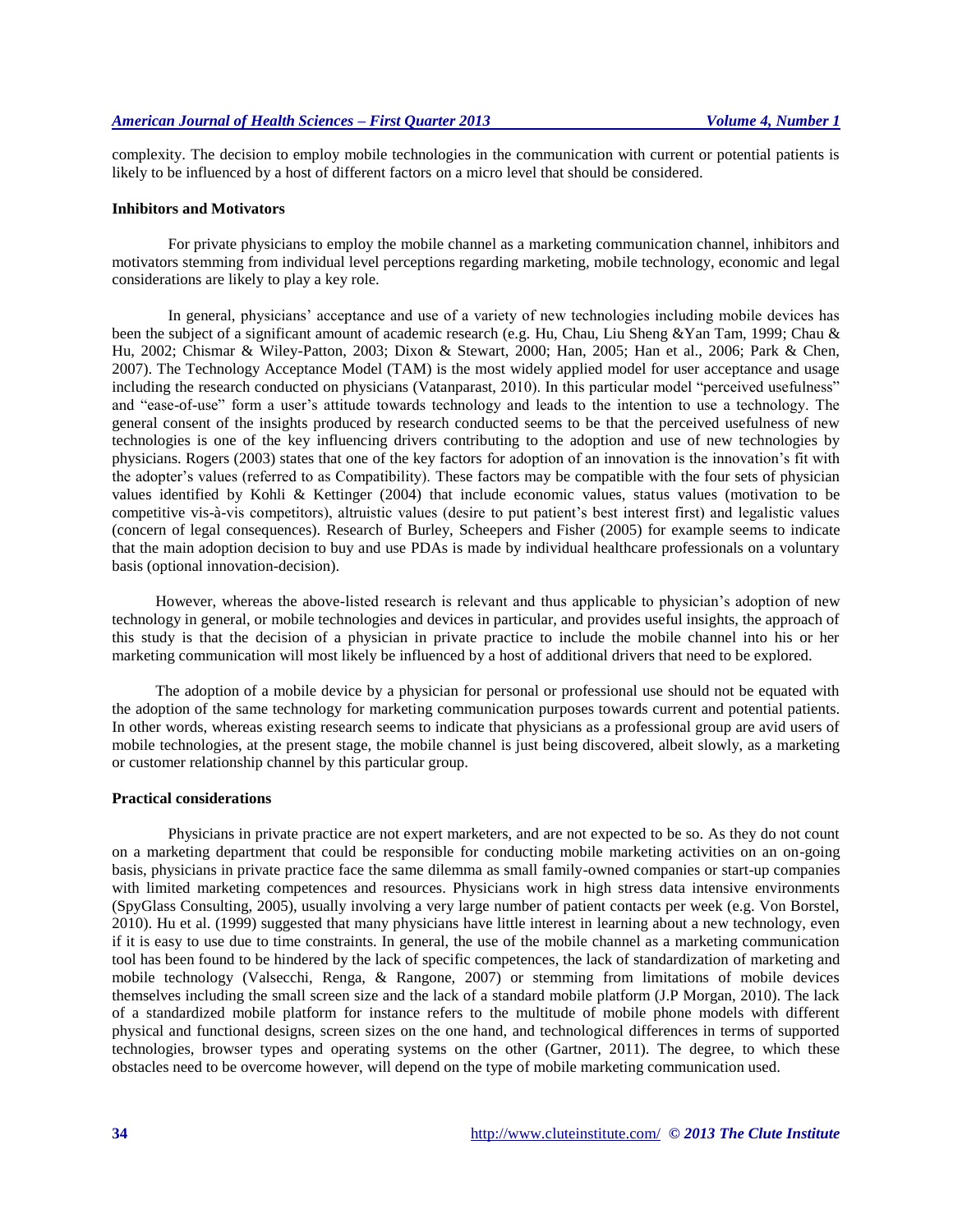SMS messages for instance do not require an adaptation to a specific operating system, whereas a mobile practice app does. Hence, the level of complexity of mobile marketing communication varies significantly depending on the scope, objectives and tools to be used. As emphasized by Sinisalo, Salo, Karjaluoto & Leppäniemi (2007), mobile marketers, in this case private practice physicians, must assess their marketing communication capabilities, which include human, technological, and financial resources among others, to ensure that they have the requisite resources to effectively execute the activities related to each of the communications tools and channel. These capabilities will be distributed differently among private practice physicians and will thus contribute to the decision if the mobile channel represents a viable option to communicate with existing and potential patients. As physicians have been found to keep many non-physician clinical tasks to themselves, in order to manage their risk as small business owners (Ludwick & Doucette, 2009), it is conceivable that these implementation issues are likely to hinge on the capabilities present within a physician's practice, thus limiting the range of mobile marketing activities.

In addition, the decision to use mobile technologies and devices for marketing communication purposes could be influenced by the characteristics of the type of patients seen by the physician. These characteristics include demographics, socio-economic factors, heath insurance coverage, information needs, and perceptions of mobile marketing among others and tend to differ significantly between different physician groups.

#### **Economic considerations**

As physicians in private practice can be perceived to be entrepreneurs managing their own business, economic considerations will play a role in the decision to include mobile marketing communication. In general, a user's perceived return on investment of acquiring new technology and the compatibility of the technology or medium influences the adoption thereof (Rogers, 2003). Specifically, the use of the mobile channel as a marketing communication tool is hindered by the uncertainty of return on investment (Valsecchi et al., 2007). The cost, real or perceived, would include the cost of purchasing the necessary mobile devices or technology, maintenance and personnel or administrative cost. In terms of adoption of electronic health records (EHR) for example, DesRoches et al. (2008) found that financial barriers were viewed as having the greatest effect on decisions about the adoption thereof. However, Friedrich, Gröne, Hölbling & Peterson (2009) claim that mobile marketing is becoming economically feasible as costs are diminishing. In fact, using mobile technology and devices in their patient-directed communication might be as low as the cost of acquiring an iPad for example.

#### **Individual characteristics and perceptions**

Technology adoption and perception have been correlated with age with younger physicians appearing to be more prone to adopt new mobile technologies for private or professional use (e.g. Bramble et al., 2010; Menachemi, Powers & Brooks, 2011). As one generation of physicians in private practice retires and a new generation follows, it is conceivable that the overall adoption of mobile technology is poised to increase.

Marketing is still misunderstood, resisted or ignored by many physicians while at the same time physicians have been found to be ill-equipped to deal with changing expectations of their patients (Weinrauch, 1982). At the same time, many physicians feel that they are doing things that they should not be doing (Moores, Wilson, Cave, Woodhead Lyons & Donoff, 2007). Results of a recent study conducted with physicians in Germany, found that approximately 50% of physicians rated marketing activities as either very important (16.9%) or important (33.1%) and approximately one fifth were of the opinion that today's patients expect some forms of marketing from their practice (Stiftung Gesundheit, 2011).

#### **Legal and privacy issues**

Physicians as a professional group are also severely limited in terms of permissible marketing activities towards their existing or potential patients, facing a plethora of laws and professional limitations regarding marketing and marketing communication activities. In the U.S., state medical boards establish permissible medical marketing statements by physicians, with restrictions varying from state to state. For example, some states entirely forbid the use of patient testimonials (Etna Interactive, n.d.). In the case of Germany for instance, physicians' marketing activities as a professional group are governed by a number of laws and regulations including the Act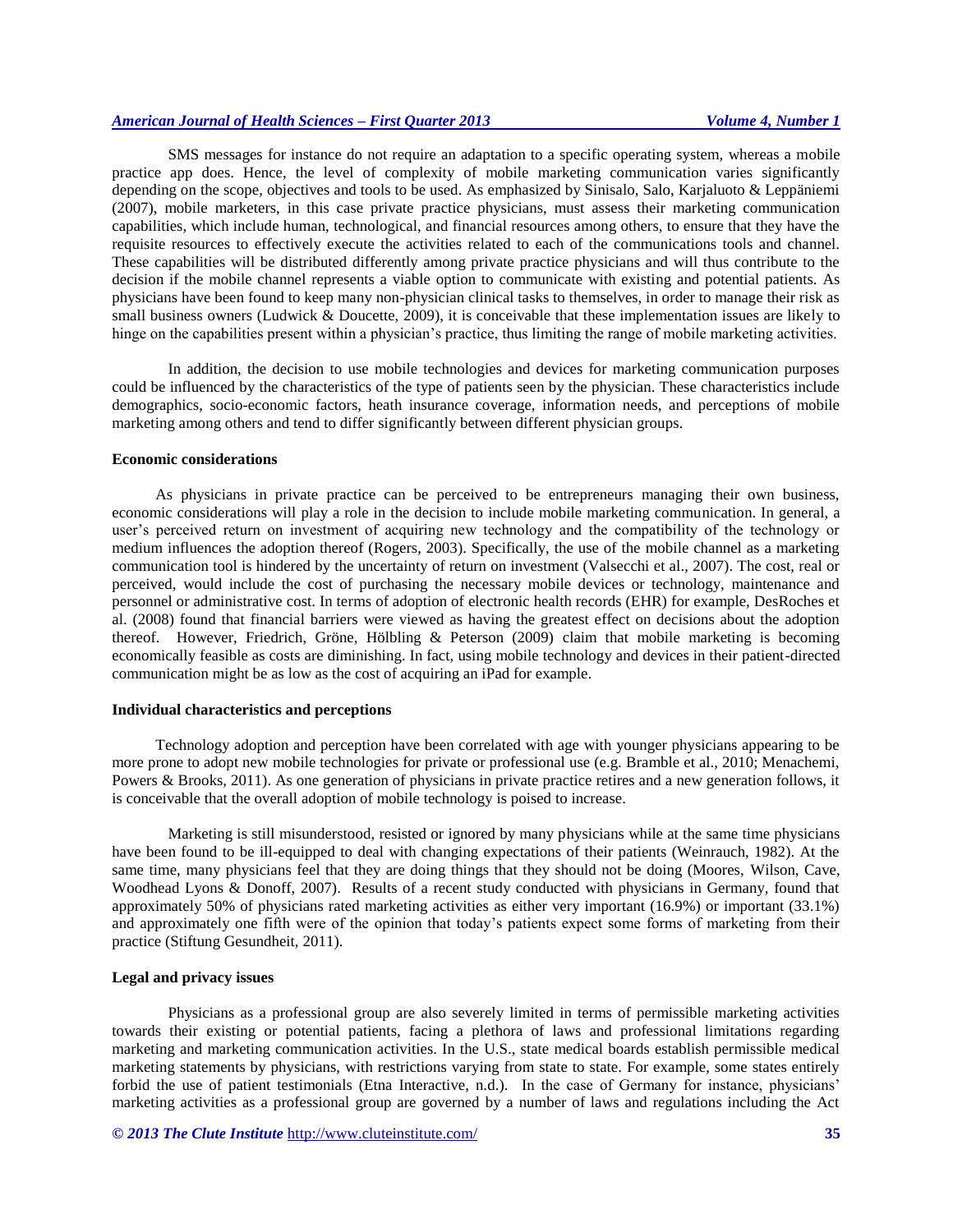Against Unfair Competition (UWG), the German Medical Products Advertising Act (HWG), and the German Telemedia ACT (TMG) – all of which are summarized in the Professional Code for Physicians (Musterberufsordnung fuer Aerzte - MBO) by the German Medical associations which regulates the ethical and professional obligations of physicians among themselves and vis-à-vis patients. For information provided via the Internet alone, the remote services statutes (Teledienstgesetz (TDG) and the Teleservices Date Protection Act (Telediensdatenschutzgesetz) – (Brandt, 2005; Kassenärztliche Bundesvereinigung, 2010 ). Not surprisingly, uncertainty about what marketing activities are permissible has been shown to be high among physicians in Germany (Stiftung Gesundheit, 2011). Also, security concerns and lack of support have been found to be among the factors limiting the adoption of hand-held computers in healthcare (e.g. Lu, Xiao, Sears & Jacko, 2005).

## **Health care system characteristics**

Incentives provided by the health care system in which a physician works are also likely to have an effect of the adoption of mobile technologies. Different health care systems provide different incentives to see more patients and determine the overall economic value that can be achieved by private physicians. These systems in return are strongly influenced by government action in terms of policies, regulations or initiatives related to the adoption of technology, as evidenced in the U.S. in the context of Electronic Health Records (EHRs). Also, within a European context, significant differences exist as discussed for example by Simonet (2010). It is hypothesized that the use of mobile marketing communications by physicians will be different in different health care systems.

#### **Future potential facilitators**

A number of additional facilitators could possibly contribute to a physician's decision to adopt the mobile marketing channel. These incentives, however still theoretical in nature, could include financial incentives from health insures or the government, practical support in the installation and maintenance of mobile systems, training or information sessions among others. The driving forces for these facilitating measures could come from the public sector, health insurers, or the private sectors such as software developers or hardware suppliers. How physicians evaluate these future potential facilitators remains to be investigated.

#### **Mobile marketing objectives for physicians in private practice**

A number of classifications of mobile marketing objectives have been established by academic researchers including Leppäniemi and Karjaluoto (2008), Steimel, Paulke and Klemann (2008) and Pousttchi and Wiedemann (2010). In a physician-patient marketing communication context, possible objectives can be conceived to fall into two broad categories: patient-centered and practice-centered objectives.

#### *Patient-centered objectives*

For communication purposes physicians may distinguish between communication towards current and potential patients. Consequently, patient-centered mobile marketing objectives could be further divided into mobile Customer Relationship Management (mCRM) and mobile advertising and promotion. Mobile CRM can be defined as customer relationship management of any kind including interactive communication between an organization and a customer using a mobile device (Liljander, Polsa & Forsberg, 2007; Hsu & Lin, 2008). Directed towards existing patients, mCRM objectives could include relationship building, image building or up-selling. Up-selling in this context could, for instance, refer to offering patients additional services which require an extra payment. CRM activities by physicians make sense as satisfied patients return and may possibly ask for additional services or bring in new patients (Huber, 2010). As customers increasingly expect to be in a position to interact with organizations using different communication channels, Sinisalo et al. (2007) argue that organizations should integrate the mobile channel into their overall customer relationship program while taking advantage of the unique characteristics the medium provides. At the same time, the eventual success of any mobile CRM effort is closely linked with customers' readiness to use existing mobile service (Liljander et al., 2007) and the option of consumer opt-in (e.g. Barnes & Scornavacca, 2004; Bauer, Reichardt, Barnes & Neumann, 2005; Leppäniemi & Karjaluoto, 2005).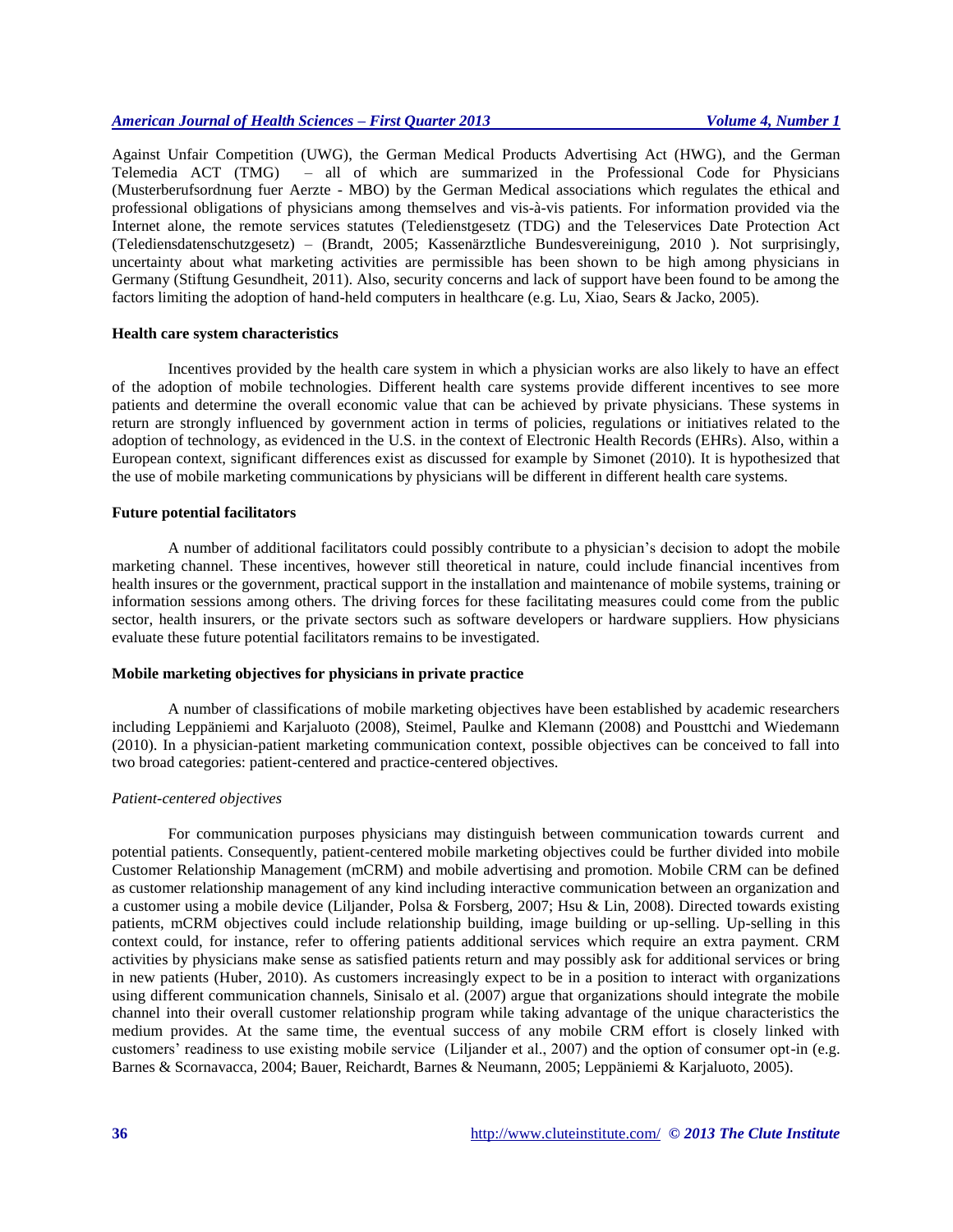Mobile advertising and promotional activities are directed towards potential patients with the objective to attract potential patients to a physician's practice, distinguishing themselves from competitors. Activities include listings in mobile search pages, physicians' directories, and mobile practice apps or websites. However, as noted above, these activities are usually heavily regulated or restricted by legislation and thus should be examined on a per-country basis.

#### *Practice-centered objectives*

Practice-centered objectives relate to the increase in operational efficiency that has been linked to the inclusion of mobile technologies into the workflow of medical practices. The use of mobile technologies has been suggested to enhance operational efficiency through changing data access patterns (Liang, Huang, Yeh, & Lin, 2007). This higher operational efficiency could for instance materialize by having fewer patients missing their appointments, making their appointments electronically instead of on the phone, or by making the patient encounter more efficient.

As evidence about the actual effect of the inclusion of mobile technology is rare, we suspect that expectations about potential operational efficiency gains will contribute to a physician's decision to include the mobile channel in the communication with current or potential patients. A word of caution in this context, however, comes from Kassirer (2000) who found that electronic patient-physician communication gives rise to new challenges for physicians, including the inability on the providers' part to manage large message volumes. This factor could be especially important for possible mobile one-on-one marketing communication.

## **Mobile Tools and Channels for physicians in private practice**

For a physician a number of plausible mobile tools exist for the communication with existing and potential patients. These different mobile tools and solutions are characterized by various degrees of technological and administrative complexity. These tools range from simply using a mobile tablet PC, such as Apple's iPad, as a communication support tool during a consultation with a patient, to maintaining a mobile optimized practice webpage or providing a mobile practice app with a variety of functions to potential and existing patients. An overview of feasible and realistic mobile tools is presented in table 1.

| таріс т. гібрік соот ана спаннсіз тот риузісіан з шорік шагіхсінд<br><b>Mobile Customer Relationship Management (mCRM)</b> |                       |                                                                             |  |
|----------------------------------------------------------------------------------------------------------------------------|-----------------------|-----------------------------------------------------------------------------|--|
| <b>Activity / Category</b>                                                                                                 | <b>Mobile Channel</b> | <b>Description</b>                                                          |  |
| <b>Additional Patient</b>                                                                                                  | Mobile practice app.  | Downloadable practice app provides general information including            |  |
| <b>Services</b>                                                                                                            |                       | practice hours, service overview, physician information as well as          |  |
|                                                                                                                            |                       | complementary tools such as map tool, direct call and email options.        |  |
| Appointment (re)-                                                                                                          | Mobile web, mobile    | Patients can (re)-schedule appointments via physician's mobile web or by    |  |
| scheduling                                                                                                                 | practice app          | using mobile practice application.                                          |  |
| Appointment                                                                                                                | SMS, mobile practice  | Patients receive a SMS message to their mobile phones or receive a          |  |
| reminders                                                                                                                  | app                   | notification by the mobile practice app to remind them of upcoming          |  |
|                                                                                                                            |                       | appointment.                                                                |  |
| General information                                                                                                        | Mobile web,           | Patients can access general information on premise using internet -         |  |
| provision/ patient                                                                                                         | narrowcasting         | enabled mobile device on local area network or narrowcast for example in    |  |
| education                                                                                                                  |                       | waiting room area of practice.                                              |  |
| In-consultation                                                                                                            | Mobile web, mobile    | Physician employs mobile device such as a mobile tablet device to look      |  |
| communication                                                                                                              | apps                  | up information using the mobile web, a mobile app, sharing information      |  |
| support                                                                                                                    |                       | with the patient in written or graphical form.                              |  |
| Medication adherence                                                                                                       | SMS, mobile app       | Patients receive personalized reminder or alert via SMS, email message or   |  |
| reminders or alerts                                                                                                        |                       | alert on mobile practice app. ns with other medication the patient might be |  |
|                                                                                                                            |                       | taking. Also suited for medication recall notices from the manufacturer.    |  |
| <b>Other Services</b>                                                                                                      | <b>SMS</b>            | Patients receive personalized message for birthdays or other personal       |  |
|                                                                                                                            |                       | events.                                                                     |  |
| Mobile community                                                                                                           | Mobile web page       | Patients interact with each other, posting comments or questions to other   |  |
|                                                                                                                            |                       | patients on mobile physician or practice web page or social media site.     |  |
| Mobile feedback                                                                                                            | SMS, mobile web,      | Patients send SMS or emails via mobile devices to physician's offices or    |  |

## **Table 1: Mobile tools and channels for physician's mobile marketing**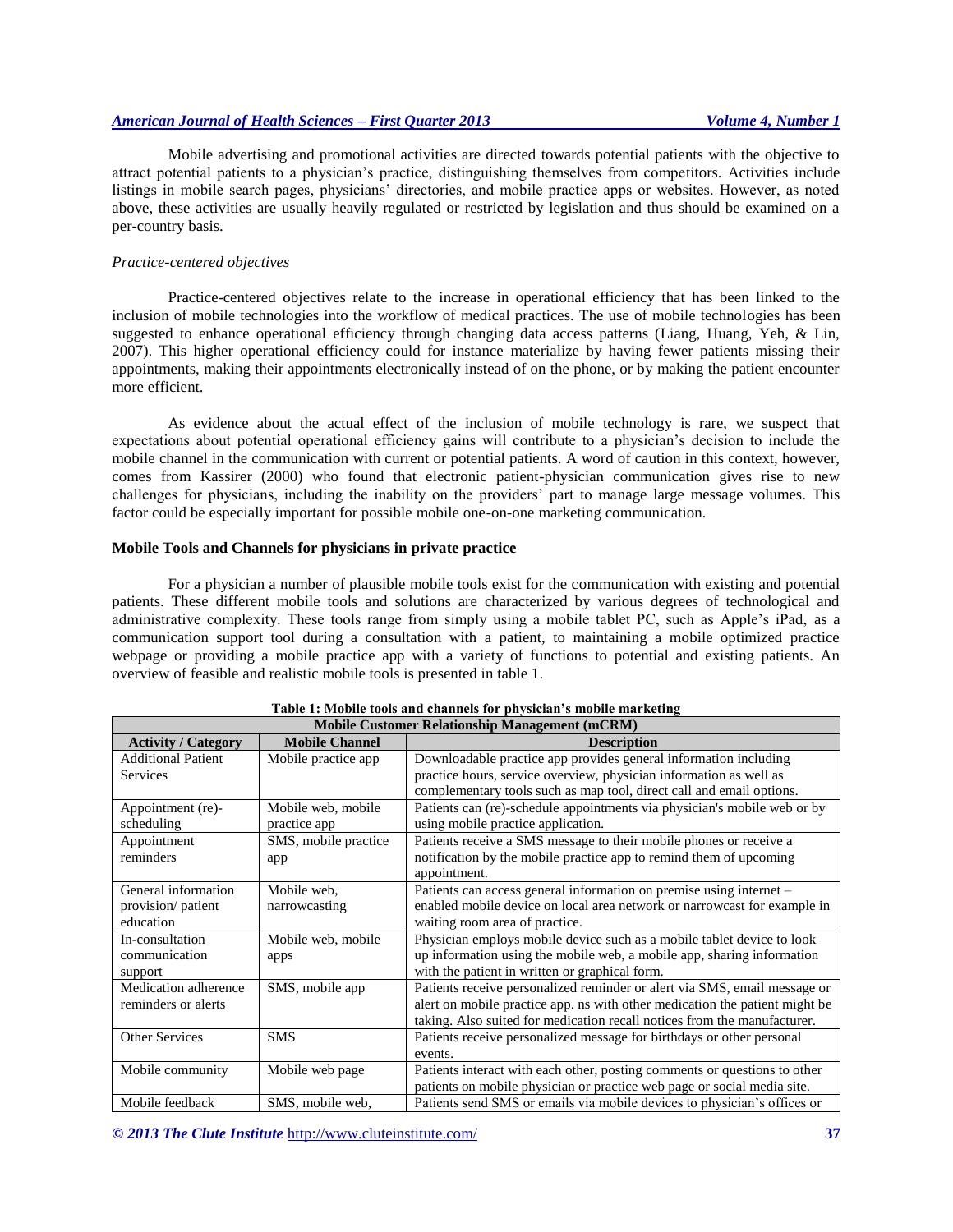| channel                                                       | mobile practice app              | post comments or questions on their physician's patient portal.              |
|---------------------------------------------------------------|----------------------------------|------------------------------------------------------------------------------|
| Mobile newsletters,                                           | SMS, mobile web,                 | Patients receive physician or practice newsletters, blog updates or other    |
| blogs                                                         | mobile physician or              | news in entirety or as link.                                                 |
|                                                               | patient portal or via            |                                                                              |
| Mobile Payment                                                | Mobile payment                   | Patients can make co-payments or payments for costs not covered by           |
| Options                                                       | systems                          | health insurance in physician's office using their mobile phones.            |
| Other alerts and                                              | SMS, email through               | Patients receive message on their mobile devices, reminding them on          |
| reminders                                                     | mobile web                       | updating necessary vaccinations, periodical routine check-ups, allergy       |
|                                                               |                                  | alerts etc.                                                                  |
| Patient satisfaction                                          | Mobile web, On-site              | Patients participate in patient satisfaction or other surveys using a mobile |
| surveys                                                       | via mobile tablet                | tablet computer provided by the physician or staff in the practice, access   |
|                                                               | computer (ex. iPad).             | online surveys via their mobile phones while waiting in physician practice   |
|                                                               | Off-site via mobile              | or from any other location.                                                  |
|                                                               | physician or patient             |                                                                              |
|                                                               | portal or via email via          |                                                                              |
|                                                               | mobile web                       |                                                                              |
| Post-consultation                                             | Mobile physician web             | Physician uses mobile device for documentation. Patients access online       |
| support                                                       | portal, patient portal,          | information provided by physicians on mobile webpage, physician or           |
|                                                               | mobile app, SMS                  | patient portal, or using physician recommended mobile apps on their          |
|                                                               |                                  | mobile device.                                                               |
| Pre-consultation                                              | Mobile apps, access to           | Physician uses mobile device, mobile app or mobile administrative            |
| support                                                       | patient data via mobile          | software to review patient data before the consultation.                     |
|                                                               | device, mobile<br>administrative |                                                                              |
|                                                               | solutions                        |                                                                              |
|                                                               |                                  |                                                                              |
| <b>Mobile Advertising and Promotion</b><br>Mobile advertising | Mobile web, Mobile               | Physician uses mobile advertising formats (e.g. banner ads) to advertise     |
|                                                               | practice app, QR code            | practice or services in relevant mobile web pages, ideally providing link    |
|                                                               |                                  | to physician or practice webpage. Application of QR code on physician's      |
|                                                               |                                  | practice sign or on other communication material.                            |
| Mobile search                                                 | Mobile (physician)               | Physician lists practice and service information on specific mobile          |
|                                                               | search pages,                    | physician search portals.                                                    |
|                                                               | directories                      |                                                                              |
| Viral marketing                                               | SMS, mobile web                  | Physician sends out information to existing patients in form of newsletters  |
|                                                               |                                  | or blogs, via SMS for example, that may be passed on to via a mobile         |
|                                                               |                                  | device.                                                                      |

# **CONCLUSIONS AND FUTURE RESEARCH AVENUES**

As Grant (2008) states, we are at the threshold of a mobile revolution that has the potential to revolutionize society. As mobile technologies present marketers of all specializations with new and in many ways, unique possibilities to communicate with their chosen target audience, there is no doubt that they will impact profoundly the way physicians communicate with existing and potential patients in the future. However, if mobile marketing as a research topic has been considered to be still in its infancy (Varnali & Toker, 2010), then we could argue that mobile marketing for physicians as a research topic is still in its embryonic stage.

As discussed in this paper, the emergence of the mobile channel for marketing purposes provides for a number of opportunities for marketers in general and for physicians in private practice in particular. Although existing research on the general topic of mobile marketing has made significant inroads on shedding light to the general understanding of the issues related to mobile marketing, a number of research questions in the abovediscussed context remain to be investigated. Specifically, the following research questions would assist in furthering the academic and practical knowledge in this context. What are the factors that contribute to a physician's decision to employ mobile technology in their communication towards existing and potential patients? Likewise, what are the factors that represent detriments to the actual implementation and use of the mobile channel in the communication process of physicians with existing and potential patients? Given the premise that the use of mobile technologies in the physician-patient communication could be mutually beneficial situation, what are the factors that would make physicians adopt mobile technologies for this purpose? What are the "enabling" factors in this context? In which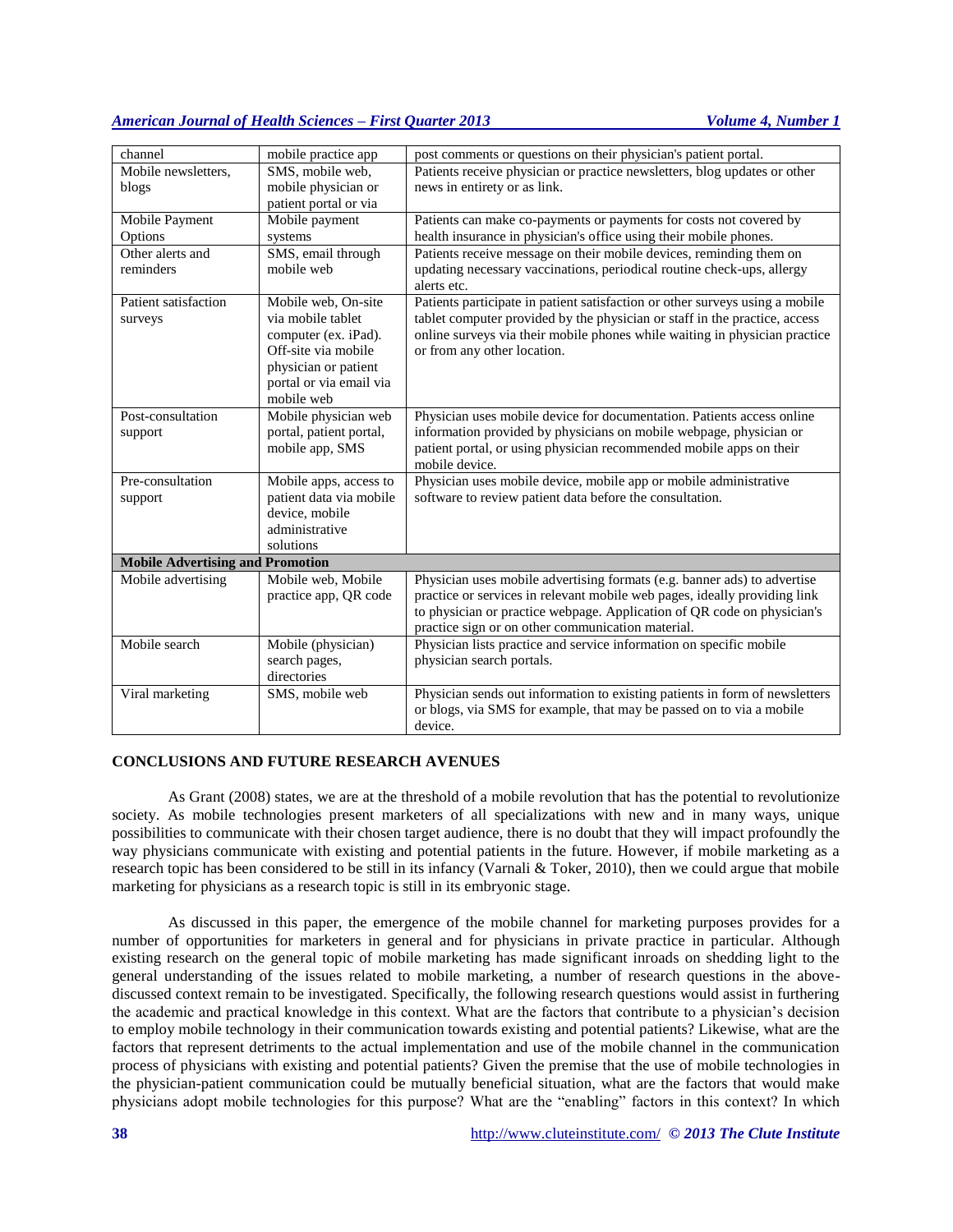practical areas do physicians perceive the greatest future potential for mobile technologies? In other words, where does the future for mobile technologies and applications lie in the physician-patient context? What are the experiences with mobile technologies for said purpose by the "pioneers" – those physicians who already use it in their practice and thus what are the strengths and weaknesses of mobile technology from the perspective of physicians?

#### **AUTHOR INFORMATION**

**Peter M. Resch** is a Ph.D. candidate at the IQS School of Management and visiting lecturer at the University of Wisconsin in Milwaukee. His academic research in the mobile marketing field focuses on the physician-patient communication. He holds a BBA in International Marketing from Baruch College in New York, an MBA from ESADE Business School in Barcelona and a Master of Research degree from the IQS School of Management. Mailing Address: 1915 E Kennilworth Place, #637, Milwaukee, WI, USA. E-mail: peterresch@iqs.edu (Corresponding author)

**Dr. Marta Tena** is a professor at the IQS School of Management. Her academic research focuses on Integrated Marketing Communications in a variety of industries around the globe. Dr. Tena holds a Ph.D. in Business Administration from Universitat Ramón Llull and a Bachelors' degree in Communication Sciences from Universitat Autònoma de Barcelona, Spain. Mailing Address: Via Augusta, 390, 08017, Barcelona, Spain. E-mail: [marta.tena@iqs.edu](mailto:marta.tena@iqs.edu)

## **REFERENCES**

- 1. Arnold, M. (2011, January 14). Patient Education Report: Class apps. *Medical Marketing & Media*. Retrieved from<http://www.mmm-online.com/patient-education-report-class-apps/article/194925/>
- 2. Avery, E.J. (2010). The role of source and the factors audiences rely on in evaluating credibility of health information. *Public Relations Review*, 36(1), 81-83. doi: 10.1016/j.pubrev.2009.10.015
- 3. Barnes, S. J. & Scornavacca, E. (2004). Mobile marketing: The role of permission and acceptance. *International Journal of Mobile Communications*, 2(2), 128-139. doi: 10.1504/IJMC.2004.004663
- 4. Barwise, P. & Strong, C. (2002). Permission-based mobile advertising. *Journal of Interactive Marketing*, 16(1), 14-24. doi: 10.1002/dir.10000
- 5. Bauer, H. H., Reichardt, T., Barnes, S. J., & Neumann, M. M. (2005). Driving consumer acceptance of mobile marketing: A theoretical framework and empirical study*. Journal of Electronic Commerce Research, 6(3), 181-192.*
- 6. BenMoussa, C. (2010). Investigating enablers of sea success: Case study of a pharmaceutical company. *Journal of Information Technology Case and Application Research*, 12(1), 57-86.
- 7. Bramble, J. D., Galt, K. A., Siracuse, M. V., Abbott, A. A., Drincic, A., Paschal, K. A. & Fuji, K. T. (2010). The relationship between physician practice characteristics and physician adoption of electronic health records. *Health Care Management Review*, 35(1), 55-64. doi: 10.1097/HMR.0b013e3181c3f9ad
- 8. Brandt, O. (2005). Ärzte-Marketing im Internet [Physician marketing in the Internet]. In V. Streit and M. Letter (Eds.), *Marketing für Arztpraxen [Marketing for physician's practices] (pp. 161-170)*. Berlin, Germany: Springer.
- 9. Burley, L., Scheepers, H. & Fisher, J. (2005). Diffusion of mobile technology in healthcare. *Proceedings of EURO Mgov 2005*, 67-76. Retrieved from [http://www.mgovernment.org/resurces/euromgov2005/PDF/8\\_R356BL.pdf](http://www.mgovernment.org/resurces/euromgov2005/PDF/8_R356BL.pdf)
- 10. Capgemini Consulting (2011). Patient Adherence: The next frontier in patient care vision and reality (9th ed.). Retrieved from
	- [http://www.capgemini.com/m/en/tl/Patient\\_Adherence\\_\\_The\\_Next\\_Frontier\\_in\\_Patient\\_Care.pdf](http://www.capgemini.com/m/en/tl/Patient_Adherence__The_Next_Frontier_in_Patient_Care.pdf)
- 11. Camacho, N., Landsman, V. & Stremersch, S. (2010). The connected patient. In: S. Wuyts, M.G Dekimpe, E. Gijsbrechts and R. Pieters (Eds.), *The connected customer: The changing nature of consumer and business markets (*pp. 107-140). Hove, UK: Routledge.
- 12. Chau, P.Y.K. & Hu, P. J-H. (2002). Investigating healthcare professionals' decision to accept telemedicine technology: An empirical test of competing theories. *Information and Management*, 39(4), 297-311.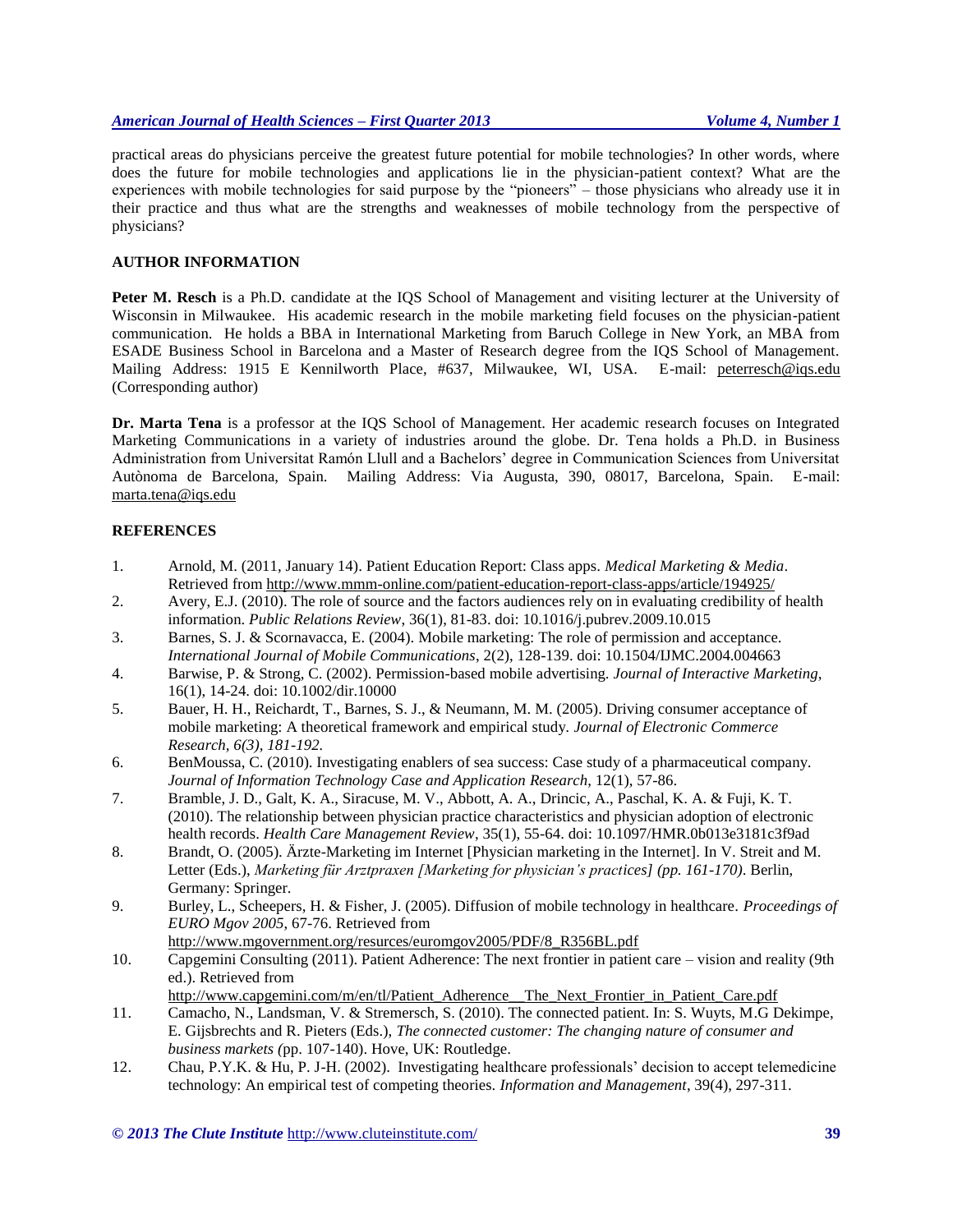- 13. Chismar, W.G. & Wiley-Patton, S. (2003). Does the extended technology acceptance model apply to physicians? *Proceedings of the 36th Hawaii International Conference on System Sciences*. USA. doi: 10.1109/HICSS.2003.1174354
- 14. comScore (2011, February 14). The 2010 mobile year in review. Retrieved from [http://www.comscore.com/Press\\_Events/Presentations\\_Whitepapers/2011/2010\\_Mobile\\_Year\\_in\\_Review](http://www.comscore.com/Press_Events/Presentations_Whitepapers/2011/2010_Mobile_Year_in_Review)
- 15. Comer, B. (2010, December 15). Info-starved patients want more from docs, survey says. *Medical Marketing & Media*. Retrieved from [http://www.mmm-online.com/info-starved-patients-want-more-from](http://www.mmm-online.com/info-starved-patients-want-more-from-docs-survey-says/article/192856/)[docs-survey-says/article/192856/](http://www.mmm-online.com/info-starved-patients-want-more-from-docs-survey-says/article/192856/)
- 16. Cooley, D.O. (2009). How did you find your physician? *International Journal of Pharmaceutical and Healthcare Marketing*, 3(1), 46-58. doi: 10.1108/17506120910948502
- 17. Cruz, P., Filgueiras Neto, L.B., Muñoz-Gallego, P. & Laukkanen, T. (2010). Mobile banking rollout in emerging markets: Evidence from Brazil. *International Journal of Bank Marketing*, 28(5), 342-371. doi: 10.1108/02652321011064881
- 18. Dai, H. and Palvia, P.C. (2009). Mobile commerce adoption in China and the United States: A crosscultural study. *ACM SIGMIS Database,* 40(4), 43-61. doi: 10.1145/1644953.1644958
- 19. DesRoches, C.M., Campbell, E.G., Rao, S.R, Donelan, K., Ferris, T.G., Jha, A., …Blumenthal, D. (2008). Electronic Health Records in ambulatory care - a national survey of physicians. *New England Journal of Medicine*, 359(1), 50-60. doi: 10.1056/NEJMsa0802005
- 20. Dixon, D.R. & Stewart, M. (2000). Exploring information technology adoption by family physicians: Survey instrument valuation. Proceedings of the American Medical Informatics Association Symposium 2000, 185 -189. Retrieved from http://www.ncbi.nlm.nih.gov/pubmed/11079870
- 21. Drossos, D. & Giaglis, G.M. (2010). Reviewing mobile marketing research to date: Towards ubiquitous marketing. In K. Pousttchi & D. Wiedemann, D. (Eds.), *Handbook of Research on Mobile Marketing Management (pp. 10-36)*. Hershey, PA: Business Science Reference.
- 22. Epstein, R.M., Mauksch, L., Carroll, J. & Jaén, C.R. (2008). Have you really addressed your patient's concerns? *Family Practice Management*, 15(3), 35-40.
- 23. Etna Interactive (n.d.). Highlights of medical marketing laws. Retrieved from <http://www.etnainteractive.com/learning-center/medical-marketing-law/>
- 24. Friedrich, R., Gröne, F., Hölbling, K. & Peterson, M. (2009). The march of mobile marketing: New chances for consumer companies, new opportunities for mobile operators. *Journal of Advertising Research*, 49(1), 54-61. doi: 10.2501/S0021849909090096
- 25. Gartner (2011, June 16). Gartner says worldwide mobile advertising revenue forecast to reach \$3.3 billion in 2011.[Press release]. Retrieved from<http://www.gartner.com/it/page.jsp?id=1726614>
- 26. Gehring, W.G. & Gehring, M. (2005). Drahtseilakt zwischen Ethik und Business [Balancing act between ethics and business]. In V. Streit & M. Letter (Eds.), *Marketing für Arztpraxen (pp. 91-116)*. Berlin, Germany: Springer.
- 27. Goldberg, S. & Wickramasinghe, N. (2003). 21st century healthcare the wireless panacea. Proceedings of the 36th Annual Hawaii International Conference on System Sciences, USA. doi: 10.1109/HICSS.2003.1174360
- 28. Grant, A.E. (2008). The mobile revolution. In A. E. Grant & J. Harmon Meadows (Eds.), *Communication Technology Update and Fundamentals* (11th ed., pp. 343-350). Burlington, MA: Focal Press.
- 29. Gras, H.J. (2011, May 6). Online-Reputation-Management für Ärzte: Zweimal täglich [Online reputation management for physicians: Twice daily] [Web log post]. Retrieved from [http://www.reputation](http://www.reputation-management-blog.de/2011/05/06/online-reputation-management-fur-arzte-zweimal-taglich/)[management-blog.de/2011/05/06/online-reputation-management-fur-arzte-zweimal-taglich/](http://www.reputation-management-blog.de/2011/05/06/online-reputation-management-fur-arzte-zweimal-taglich/)
- 30. Han, S. (2005). Understanding user adoption of mobile technology: Focusing on physicians in Finland. [Doctoral dissertation, Abo Akademi]. Available from ProQuest Dissertations & Theses (PQDT) database. (C823849)
- 31. Han, S., Mustonen, P., Seppänen, M. & Kallio, M. (2006). Physicians' acceptance of mobile communication technology: An exploratory study. *International Journal of Mobile Communications*, 4(2), 210–230. doi: 10.1504/IJMC.2006.008610
- 32. Healthcare IT News (2011, April 7). Physician mobile use grows 45 percent. Retrieved from <http://www.healthcareitnews.com/news/physician-mobile-use-grows-45-percent>
- 33. Hsu, C.F. & Lin, S. (2008). mCRM ' s new opportunities of customer satisfaction. *International Journal of Human and Social Sciences*, 3(2), 133-137.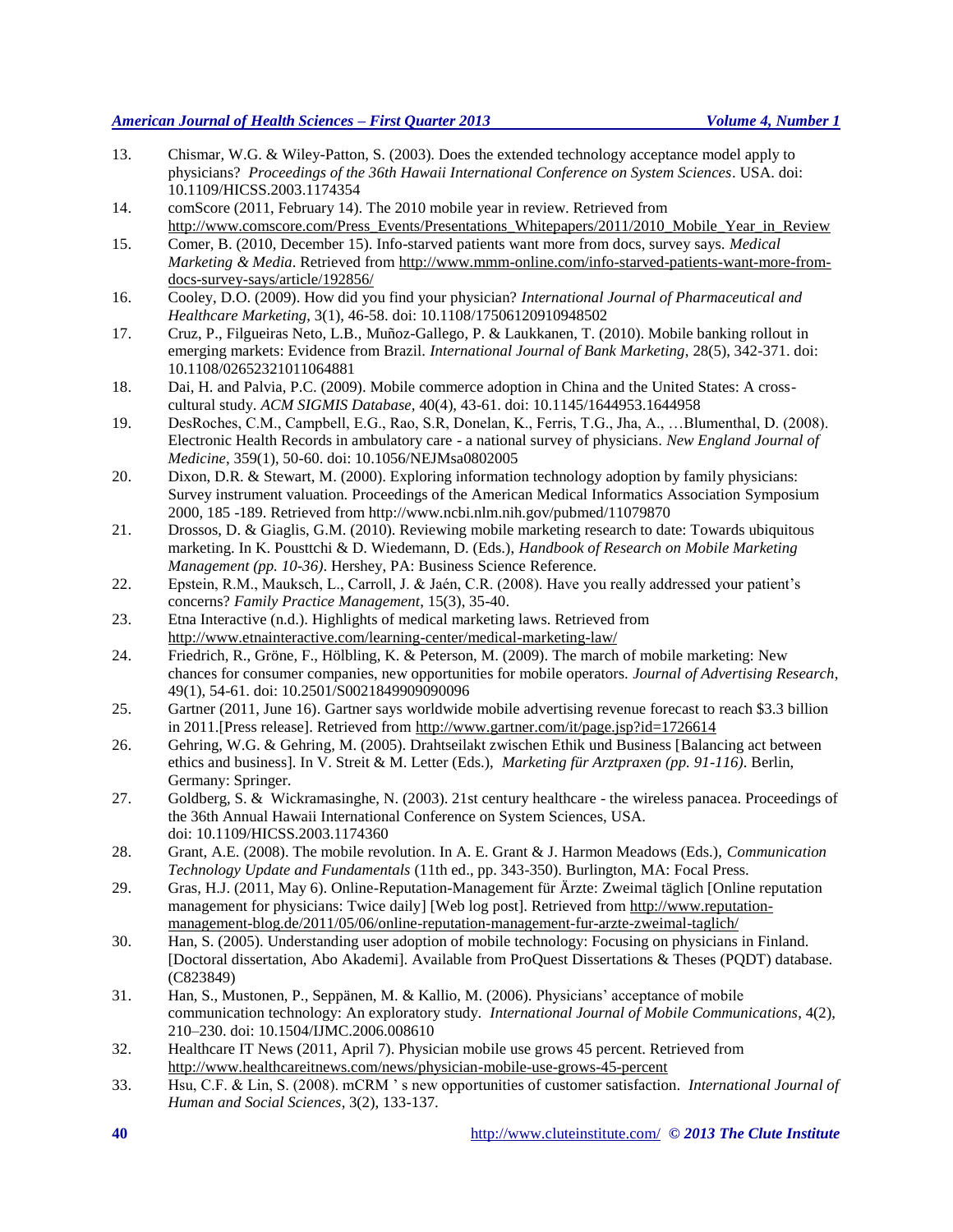- 34. Hu, P., Chau, P.Y.K, Liu Sheng, O.R., Yan Tam, K. (1999.) Examining the technology acceptance model using physician acceptance of telemedicine technology. *Journal of Management Information Systems*, 16 (2), 91-112.
- 35. Huber, I. (2010). Warum ist CRM sinnvoll und effizient? [Why is CRM sensible and efficient?] *PM-Report*. Retrieved from

[http://www.pm-report.de/newsletter/pdf/2010\\_11/\\_direktmarketing2.pdf](http://www.pm-report.de/newsletter/pdf/2010_11/_direktmarketing2.pdf)

- 36. International Telecommunications Union (2011). The world in 2011- facts and figures. Retrieved from <http://www.itu.int/ITU-D/ict/facts/2011/material/ICTFactsFigures2011.pdf>
- 37. Istepanian, R.S.H. & Lacal, J.C. (2003). Emerging mobile communication technologies for health: Some imperative notes on m-health. Proceedings of the 25th Annual International Conference of the IEEE Engineering in Medicine and Biology Society, 1414-1416. doi: 10.1109/IEMBS.2003.1279581
- 38. Jackson & Coker Research Associates (2011). Special report: Apps, doctors, and digital devices. Retrieved from<http://www.jacksoncoker.com/physician-career-resources/newsletters/monthlymain/des/Apps.aspx>
- 39. Johnson, G.L. & Ramaprasad, A. (2000). Patient-physician relationships in the information age. *Marketing Health Services*, 20(1), 20-27.
- 40. Jokela, J., Han, S., Harkke, V., Kallio, M., Lindgren, L & Castrèn, M. (2009). A comparison study of using a mobile medical information system. *Journal of Systems and Information Technology*, 11(3), 286-294. doi: 10.1108/13287260910983641
- 41. J.P Morgan (2010, June 4). Mobile Advertising: An in-depth look at the future of mobile advertising. Retrieved from [https://mm.jpmorgan.com/stp/t/c.do?i=E8283-B8&u=a\\_p\\*d\\_423260.pdf\\*h\\_2tvncakf](https://mm.jpmorgan.com/stp/t/c.do?i=E8283-B8&u=a_p*d_423260.pdf*h_2tvncakf)
- 42. Kassenärztliche Bundesvereinigung (2010). *Marketing in der Arztpraxis Teil II: Rechtliche Grundlagen [Marketing in the physician practice part II: Legal foundations*]. Retrieved from <http://www.kbv.de/service/6508.html>
- 43. Kassirer, J.P. (2000). Patients, physicians, and the Internet. *Health Affairs* 19(6), 115-124. doi: 10.1377/hlthaff.19.6.115
- 44. Kohli, R., & Kettinger, W. (2004). Informating the clan: Controlling physicians' costs and outcomes. *MIS Quarterly*, 28(3), 363-394.
- 45. Laing, A., Hogg, G. & Winkelman, D. (2004). Health care and the information revolution: Re-configuring the healthcare service encounter. *Health Services Management Research*. 17(3), 188-199. doi: 10.1258/0951484041485584
- 46. Leppäniemi, M. & Karjaluoto, H. (2005). Factors influencing consumers' willingness to accept mobile advertising: A conceptual model. *International Journal of Mobile Communications*, 3(3), 197-213. doi: 10.1504/IJMC.2005.006580
- 47. Leppäniemi, M. & Karjaluoto, H. (2008). Mobile marketing: From marketing strategy to mobile marketing campaign implementation*. International Journal of Mobile Marketing, 3(1), 50-62.*
- 48. Letter, M. (2005). Der Patient wird zum Kunden [The patient becomes a customer]. In V. Streit & M. Letter (Eds.), *Marketing für Arztpraxen* (pp. 1 - 28). Berlin, Germany: Springer.
- 49. Liang, T.-P., Huang, C.-W., Yeh, Y.-H., & Lin, B. (2007). Adoption of mobile technology in business: A fit-viability model. *Industrial Management & Data Systems*, *107*(8), 1154-1169. doi: 10.1108/02635570710822796
- 50. Liljander, V., Polsa, P., & Forsberg, K. (2007). Do mobile CRM services appeal to loyalty program customers?. *International Journal of E-Business Research (IJEBR), 3*(2), 24-40. doi:10.4018/jebr.2007040103
- 51. Lu, Y. C., Xiao, Y., Sears A. & Jacko, J. A. (2005). A review and a framework of handheld computer adoption in healthcare. *International Journal of Medical Informatics*, 74(5), 409-422.
- 52. Ludwick, D.A. & Doucette, J. (2009). Improve office efficiency by putting your patients to work: Patients' perspectives regarding online self-service appointment scheduling in family practice. *Electronic Healthcare*, 8(4), 17-20.
- 53. Manhattan Research (2010, November 9). 99 million e-empowered consumers are using online information and tools to take a more active role in their healthcare. Retrieved from [http://manhattanresearch.com/News-and-Events/Press-Releases/e-empowered-patients-use-online-health](http://manhattanresearch.com/News-and-Events/Press-Releases/e-empowered-patients-use-online-health-info)[info](http://manhattanresearch.com/News-and-Events/Press-Releases/e-empowered-patients-use-online-health-info)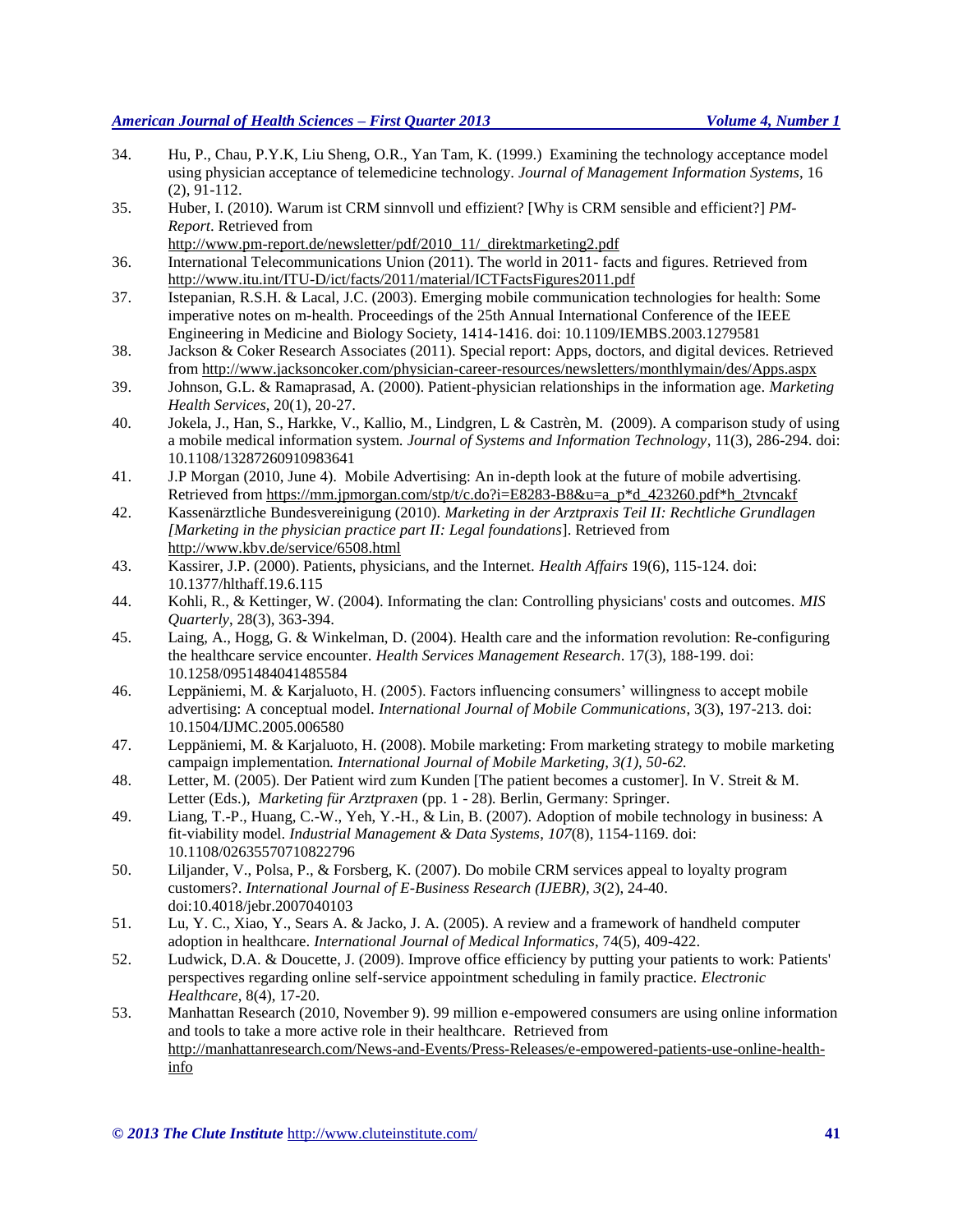- 54. Menachemi, N., Powers, T. L. & Brooks, R. G. (2011). Physician and practice characteristics associated with longitudinal increases in electronic health records adoption. *Journal of Healthcare Management*, 56(3), 183-197.
- 55. Mobile Marketing Association (2008). *MMA Glossary*. Retrieved fro[m http://mmaglobal.com/wiki/mobile](http://mmaglobal.com/wiki/mobile-marketing)[marketing](http://mmaglobal.com/wiki/mobile-marketing)
- 56. Moores, D.G., Wilson, D.R., Cave, A.J., Woodhead Lyons, S.C. & Donoff, M.G. (2007). Improving the quality and capacity of Canada's health services: Primary care physicians' perspectives. *Healthcare Policy*. 3(2), 145-161.
- 57. Murphy, D. (2010). 500m using mobile health apps by 2015. *Mobile Marketing Magazine*. Retrieved from: <http://www.mobilemarketingmagazine.co.uk/content/500m-using-mobile-health-apps-2015>
- 58. Park, Y. & Chen, J.V. (2007). Acceptance and adoption of the innovative use of smartphone. *Industrial Management Data Systems*, 107(9), 1349-1365. doi: 10.1108/02635570710834009
- 59. Physicians Interactive (2010). 4 reasons mobile marketing should be a part of your next campaign. Retrieved from [http://www.physiciansinteractive.com/market](http://www.physiciansinteractive.com/market-flash/four_reasons_mobile_marketing_pharma_campaign)[flash/four\\_reasons\\_mobile\\_marketing\\_pharma\\_campaign](http://www.physiciansinteractive.com/market-flash/four_reasons_mobile_marketing_pharma_campaign)
- 60. Pousttchi, K. & Wiedemann, D. (2010). Mobile marketing management: Marketing objectives, types and implementation techniques. In: K. Pousttchi & D. Wiedemann (Eds.), *Handbook of Research on Mobile Marketing Management* (pp. 1-9). Hershey, PA: Business Science Reference.
- 61. Riivari, J. (2005). Mobile banking: A powerful new marketing and CRM tool for financial services companies all over Europe. *Journal of Financial Services Marketing*, 10(1), 11-20. doi: 10.1057/palgrave.fsm.4770170
- 62. Rogers, E. (2003). *Diffusion of Innovations* (5th ed.). New York, NY: Free Press.
- 63. Scornavacca, E., Huff, S. & Marshall, S. (2009). Mobile phones in the classroom: If you can't beat them, join them. *Communications of the ACM*, 52(4), 142-146. doi: 10.1145/1498765.1498803
- 64. Shankar, V. & Balasubramanian, S. (2009). Mobile marketing: A synthesis and prognosis. *Journal of Interactive Marketing,* 23(2), 118-129. doi: 10.1016/j.intmar.2009.02.002
- 65. Shankar, V., Venkatesh, A., Hofacker, C. & Naik, P. (2010). Mobile marketing in the retailing environment: Current insights and future research avenues. *Journal of Interactive Marketing*, 24(2), 111- 120. doi: 10.1016/j.intmar.2010.02.006
- 66. Sharma, C., Herzog, J. & Melfi, V. (2008). *Mobile Advertising*. Hoboken, NJ: John Wiley & Sons.
- 67. Simonet, D. (2010). Healthcare reforms and cost reduction strategies in Europe: The cases of Germany, UK, Switzerland, Italy and France. *International Journal of Health Care Quality Assurance*, 23(5), 470- 488.
- 68. Sinisalo, J., Salo, J., Karjaluoto, H. & Leppäniemi, M. (2007). Mobile customer relationship management: Underlying issues and challenges. *Business Process Management Journal*, 13(6), 771-787. Doi: 10.1108/14637150710834541
- 69. SpyGlass Consulting (2005). Healthcare without Bounds: Mobile computing for physicians. [Abstract]. Retrieved from [http://www.spyglass-](http://www.spyglass-consulting.com/Abstracts/Spyglass_Mobile_Computing_for_Physicians.v1.6.pdf)

[consulting.com/Abstracts/Spyglass\\_Mobile\\_Computing\\_for\\_Physicians.v1.6.pdf](http://www.spyglass-consulting.com/Abstracts/Spyglass_Mobile_Computing_for_Physicians.v1.6.pdf)

- 70. Steimel, B., Paulke, S. & Klemann, J. (2008). *Praxisleitfaden Mobile Marketing*. Mehrbusch, Germany: mind Business Consultants.
- 71. Stiftung Gesundheit (2011). Ärzte im Zukunftsmarkt Gesundheit [Physicians in the market of the future]. Retrieved from [http://www.stiftunggesundheit.de/PDF/studien/Aerzte\\_im\\_Zukunftsmarkt\\_Gesundheit\\_2011\\_Kurzfassung.](http://www.stiftunggesundheit.de/PDF/studien/Aerzte_im_Zukunftsmarkt_Gesundheit_2011_Kurzfassung.pdf) [pdf](http://www.stiftunggesundheit.de/PDF/studien/Aerzte_im_Zukunftsmarkt_Gesundheit_2011_Kurzfassung.pdf)
- 72. Sultan, F. & Rohm, A. (2005). The coming era of " brand in the hand " marketing. *MIT Sloan Management Review*, 47(1), 82-90.
- 73. Tyer, D., (2012, February 15). Twenty six per cent of European doctors own an iPad. [Web log post]. Retrieved from [http://www.pmlive.com/digital\\_intelligence\\_blog/archive/2012/feb\\_2013/european\\_doctors\\_ipad\\_use\\_own](http://www.pmlive.com/digital_intelligence_blog/archive/2012/feb_2013/european_doctors_ipad_use_ownership) [ership](http://www.pmlive.com/digital_intelligence_blog/archive/2012/feb_2013/european_doctors_ipad_use_ownership)
- 74. Valsecchi, M., Renga, F.M. & Rangone, A. (2007). Mobile customer relationship management: An exploratory analysis of Italian applications. *Business Process Management Journal*, 13(6), 755-770. doi: 10.1108/14637150710834532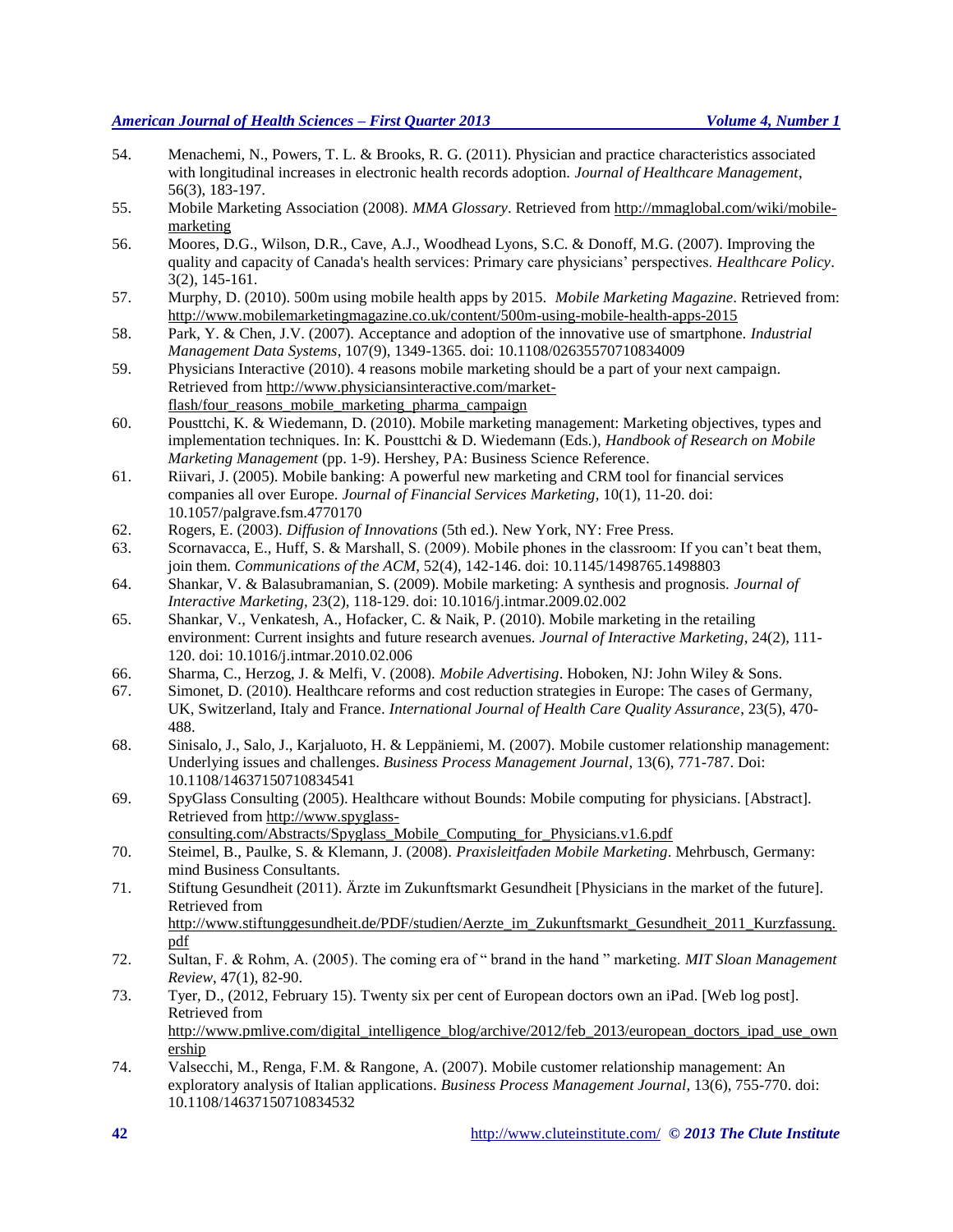- 75. Van Doren, D.C. & Blank, K.M. (1992). Patient education: A potential marketing tool for the private physician. *Journal of Health Care Marketing*, 12 (1), 71-77.
- 76. Varnali, K. & Toker, A. (2010). Mobile marketing research: The-state-of-the-art. *International Journal of Information Management*, 30(2), 144-151. doi: 10.1016/j.ijinfomgt.2009.08.009
- 77. Vatanparast, R. (2010). Theories behind mobile marketing research. In: K. Pousttchi & D. Wiedemann (Eds.). *Handbook of Research on Mobile Marketing Management* (pp. 255 - 278). Hershey, PA: Business Science Reference.
- 78. Von Borstel, S. (2010, January 19). Deutsche gehen weltweit am häufigsten zum Arzt [Germans visit physicians most frequently in the world]. *Die Welt*. Retrieved fro[m http://www.welt.de](http://www.welt.de/)
- 79. Wang, H.Y. & Wang, S.H. (2010). Predicting mobile hotel reservation adoption: Insight from a perceived value standpoint. *International Journal of Hospitality Management*, 29(4), 598-608. Retrieved from http://linkinghub.elsevier.com/retrieve/pii/S0278431909001510
- 80. Weinrauch, J.D. (1982). The entrepreneurial physician: Marketing challenges and opportunities. *Journal of Small Business Management*, 20(2), 8-14.
- 81. West, J. & Blankenship, A. (1975). The physician and the marketing concept. *Journal of the Academy of Marketing Science,* 3(2), 137-147. doi: 10.1007/BF02729525
- 82. Winer, R.S. (2009). New communications approaches in marketing: Issues and research directions. *Journal of Interactive Marketing*, 23(2), 108-117. doi: 10.1016/j.intmar.2009.02.004
- 83. World Health Organization (2011). mHealth: New horizons for health through mobile technologies: Second global survey on eHealth. Retrieved from http://whqlibdoc.who.int/publications/2011/9789241564250\_eng.pdf